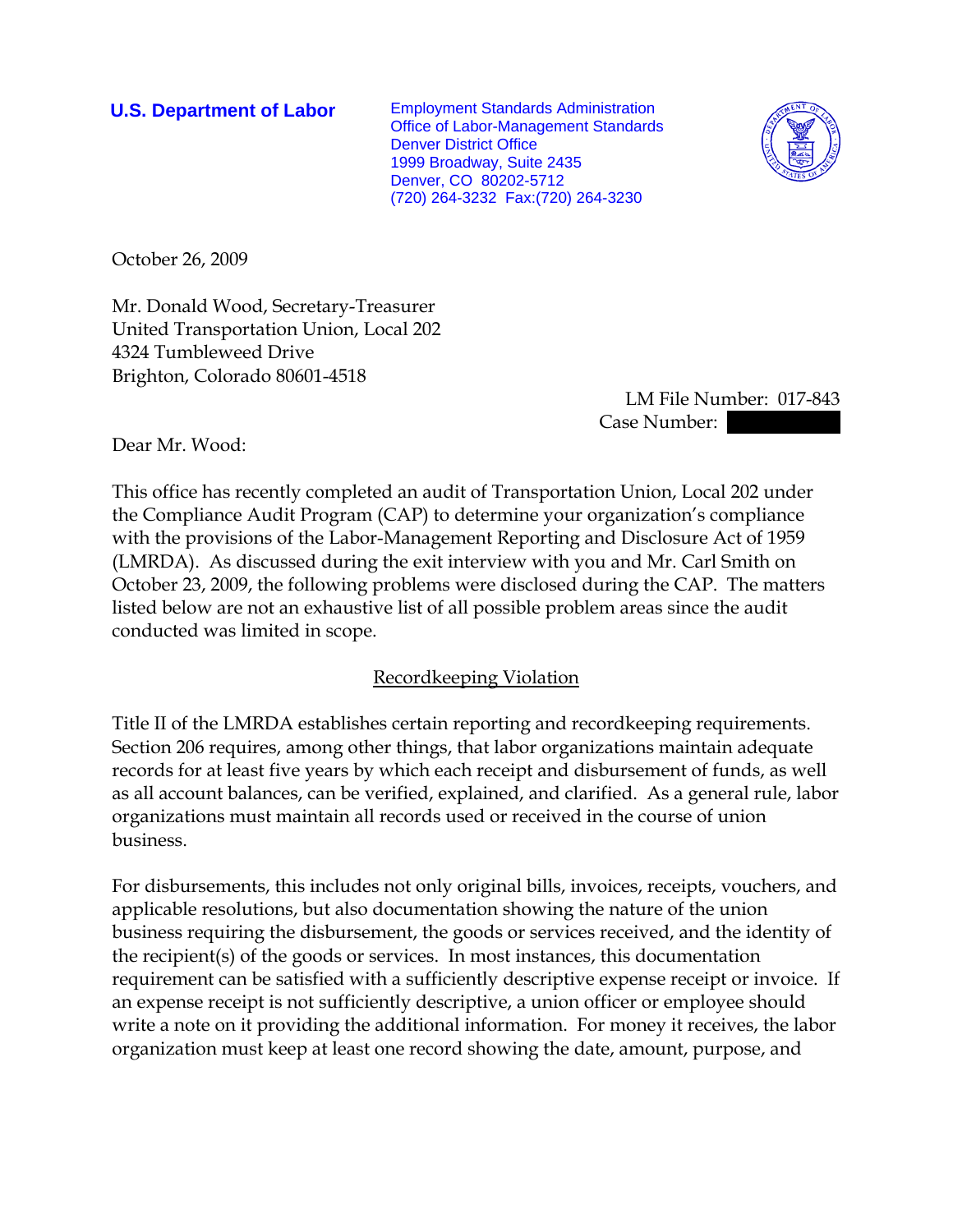source of that money. The labor organization must also retain bank records for all accounts.

The audit of Local 202's 2008 records revealed the following recordkeeping violation:

## Meal Expenses

Local 202 did not require officers to submit itemized receipts for meal expenses totaling at least \$550. The union must maintain itemized receipts provided by restaurants to officers and employees. These itemized receipts are necessary to determine if such disbursements are for union business purposes and to sufficiently fulfill the recordkeeping requirement of LMRDA Section 206.

Local 202 records of meal expenses did not always include written explanations of union business conducted or the names and titles of the persons incurring the restaurant charges. For example, one meal expense of \$550 included no record of the names and titles of persons in attendance or the union business being conducted. Union records of meal expenses must include written explanations of the union business conducted and the full names and titles of all persons who incurred the restaurant charges. Also, the records retained must identify the names of the restaurants where the officers or employees incurred meal expenses.

Based on your assurance that Local 202 will retain adequate documentation in the future, OLMS will take no further enforcement action at this time regarding the above violation.

#### Reporting Violation

The audit disclosed a violation of LMRDA Section 201(b), which requires labor organizations to file annual financial reports accurately disclosing their financial condition and operations. The Labor Organization Annual Report (Form LM-2) filed by Local 202 for fiscal year ending December 31, 2008, was deficient in the following area:

# Failure to File Bylaws

The audit disclosed a violation of LMRDA Section 201(a), which requires that a union submit a copy of its revised constitution and bylaws with its LM report when it makes changes to its constitution or bylaws. Local 202 amended its constitution and bylaws in 1998, but did not file a copy with its LM report for that year.